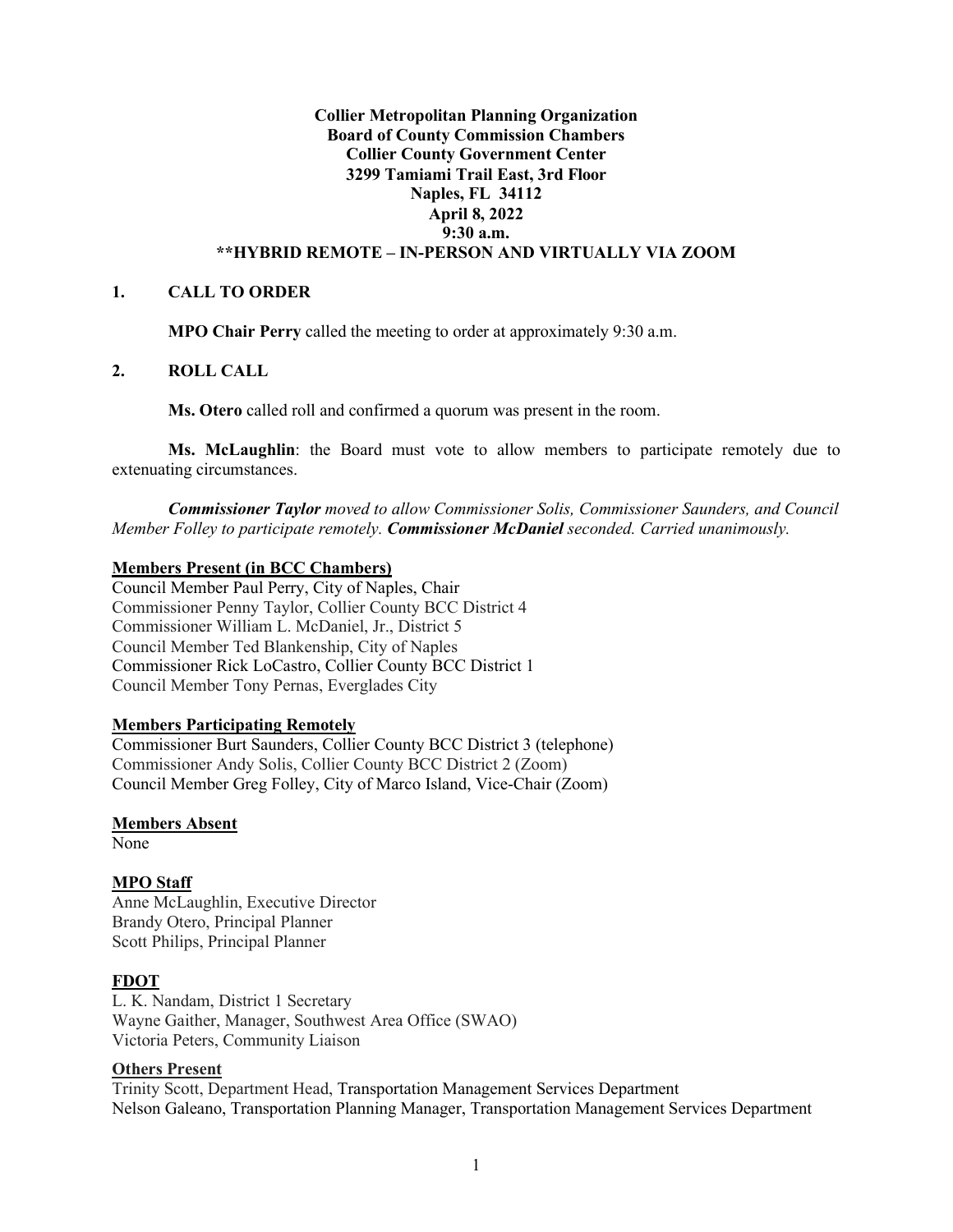Danielle Bates, Operations Analyst, Collier County Transportation Management Services Department Michelle Arnold, Collier County PTNE Scott Teach, Deputy County Attorney Anthony Matonti, BPAC Chair Ian Debnam, Benesch Wally Blain, Benesch (virtually via Zoom) Lorraine Lantz, Collier County Transportation Planning (virtually via Zoom)

## **3. PLEDGE OF ALLEGIANCE**

**MPO Chair Perry** led the Pledge of Allegiance.

### **4. APPROVAL OF THE AGENDA, PREVIOUS MINUTES AND CONSENT ITEMS**

- **4.A. February 11, 2022 Meeting Minutes**
- **4.B. Recommendation to approve an Assumption Agreement assigning all rights, duties and benefits, and obligations to Alfred Benesch & Company concerning Agreement No. 18-7432-MP "Professional Services Library- Metropolitan Planning General Planning Services Category."**

*Commissioner Taylor moved to approve the Agenda, Previous Minutes and Consent Items. Commissioner LoCastro seconded. Passed unanimously.*

### **5. PUBLIC COMMENTS FOR ITEMS NOT ON THE AGENDA**

None.

### **6. AGENCY UPDATES**

#### **6.A. FDOT**

**Ms. Peters:** Congratulated MPO staff on the low-risk determination for the annual FDOT/MPO Joint Certification Review. Update on I-75 Southwest Connect studies - the Master Plan extends from CR 951 in Collier County, north to Bayshore Dr in Lee County; traffic analysis completed; considering managed lanes, modifying existing, or adding new interchanges; anticipate draft plan sometime in the Fall with public meetings. Alternatives for Old 41 Project Development and Environmental (PD&E) study public meeting: April 14th at 5pm in-person at the Bonita Recreation Center or can register for virtual meeting on April 19<sup>th</sup>. Purpose to evaluate proposed improvements and alleviate projected congestion. District 1 wants to work on fixing safety and advancing Complete Streets. Safe System workshop, target audience staff and elected officials, scheduled for June 14 8:30-4, FDOT Southwest Area Office (SWAO) on Daniels Parkway.

**Secretary Nandam:** Governor DeSantis announced new Secretary of Transportation, Jared Perdue, currently District 5 Secretary, effective starting today. Assistant Secretary of Engineering is Bill Wards, previously Chief Engineer. Jared's philosophy is collaborating with communities and partners. Federal Bipartisan Infrastructure Law – 35% more for formula funds allocated to the state, but FDOT hasn't received allocations yet for District and MPOs. \$1.5 Billion revenue increase expected, but seeing a lot of cost increases in supplies and labor force; estimates are going up about 20%, will have big impact going forward. Scheduled for April 12<sup>th</sup>, in Ft. Myers, statewide Strategic Rail and Transit listening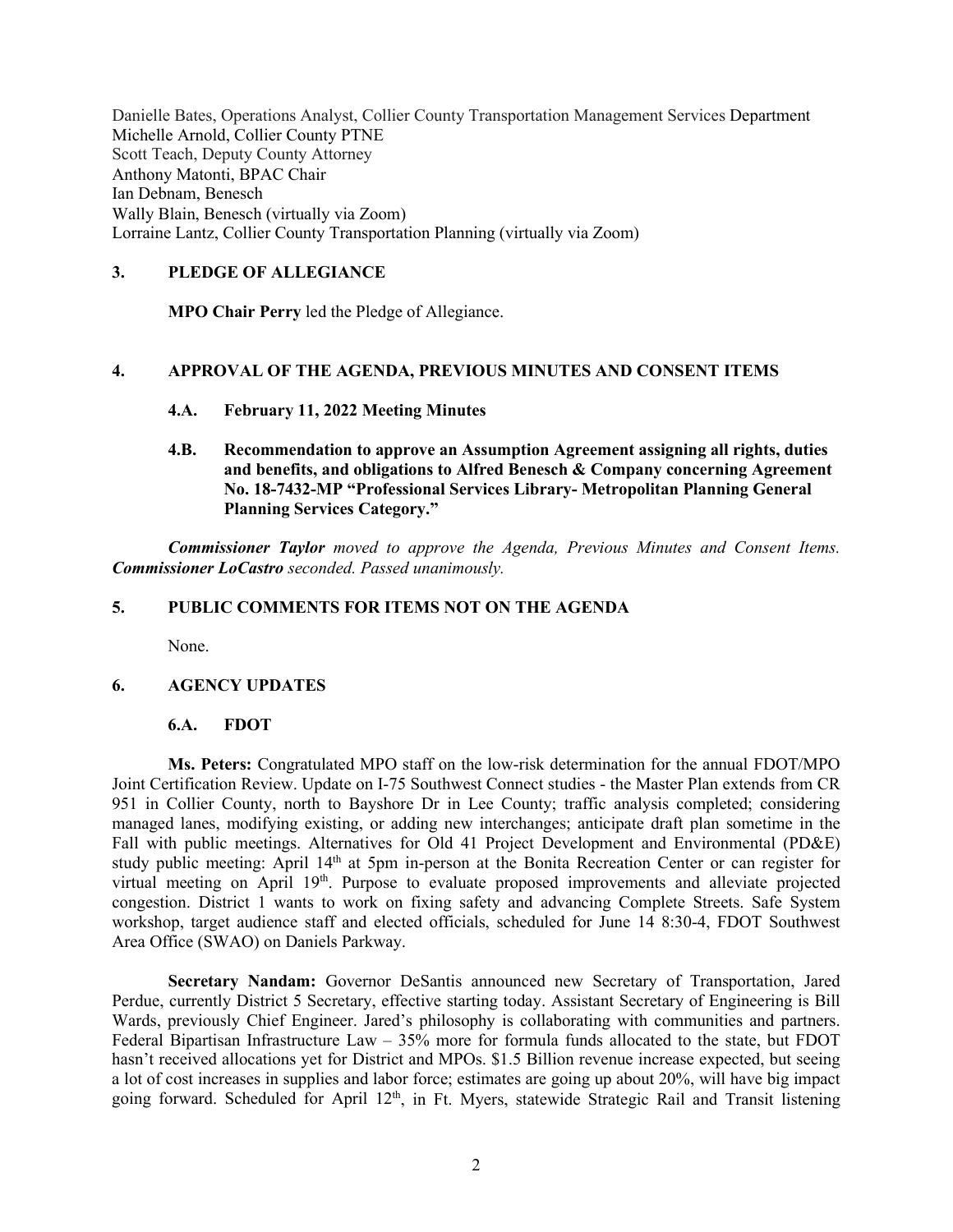session, encourage attendance. Department is reevaluating its role in public transit and rail and wants input from local communities; developing statewide passenger rail plan; has always been a responsibility but Department hasn't taken aggressive role in the past. Working on a statewide transit plan. Maximize connection to communities, great for promoting alternative options. Held first listening session two days ago in Lakeland; planning statewide webinar to let everyone know what came out of the listening sessions. Regarding 1-75 study - working on preserving multimodal connections between Collier and Lee Counties.

**Council Member Pernas**: Questioned why project to widen SR 29 up to Immokalee at a standstill.

**Secretary Nandam**: Long corridor PD&E study broken into a number of segments for design, prioritized from Immokalee north; New Market to SR82 is scheduled for construction in 5 years, starting conversation on Immokalee Bypass.

**Commissioner McDaniel**: The Immokalee Loop Road, words matter.

**Secretary Nandam:** North of SR 82 project on-hold due to ongoing lawsuit. Prioritized SR 29 to La Belle.

**Commissioner Taylor**: expressed support for statewide transit and rail plans.

**Secretary Nandam:** Department has not taken an aggressive approach on what our role should be; focus has been on commuter rail, we also want to look at passenger rail connecting communities; great opportunity because amount of emphasis in Bipartisan Infrastructure Law on rail and transit.

# **6.B. MPO EXECUTIVE DIRECTOR**

**Ms. McLaughlin**: would like to give opportunity to Trinity Scott to introduce new member who will play important role in transportation planning.

**Ms. Scott:** Introduced Nelson Galeano, new Transportation Planning Manager, comes from Manatee County; professional engineer with lots of experience working with counties and MPOs and familiar with long range planning and modeling efforts; worked in private sector also, valuable because he will oversee development and planning.

### **7. COMMITTEE CHAIR REPORTS**

# **7.A. CITIZENS ADVISORY COMMITTEE (CAC)**

### **7.A.1. Citizens Advisory Committee Chair Report**

Chair not present, report in agenda packet.

# **7.B. TECHNICAL ADVISORY COMMITTEE (TAC)**

### **7.B.1. Technical Advisory Committee Chair Report**

Chair present for questions, report in agenda packet.

# **7.C. BICYCLE PEDESTRIAN ADVISORY COMMITTEE (BPAC)**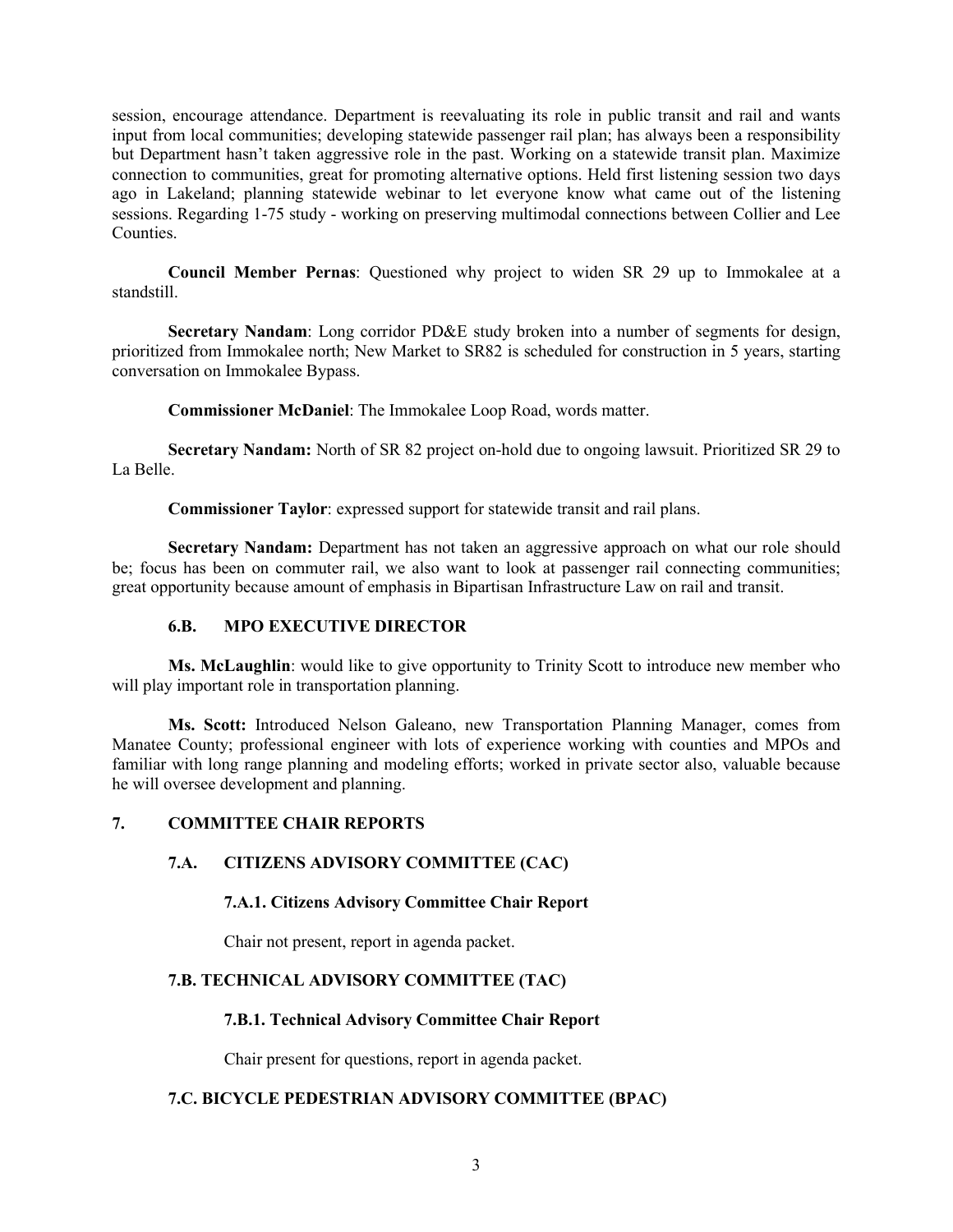#### **7.C.1. Bicycle and Pedestrian Advisory Committee Chair Report**

Mr. Matonti: New Chair of BPAC; March 15<sup>th</sup> meeting learned of two vacancies on the committee, if anyone has interest in applying, share the information; presentation from Naples Pathways Coalition on the Pacific Coast Trail Feasibility Study; presentation on updated Shared Use Non-motorized (SUN) Trail alignment for Greenways and Trails map, the draft TIP, and e-Bike Laws. Upcoming action items include filling the BPAC vacancy on the Congestion Management Committee - we will be voting on a representative; and looking to endorse the SUNrail alignment.

## **7.D. CONGESTION MANAGEMENT COMMITTEE (CMC)**

### **7.D.1. Congestion Management Committee Chair Report**

Chair not present, report in agenda packet.

## **7.E. LOCAL COORDINATING BOARD (LCB)**

.

### **7.E.1. Local Coordinating Board Chair Report**

Chair report in agenda packet, Commissioner Solis and Ms. Otero can answer questions.

## **8. REGULAR BOARD ACTION (ROLL CALL REQUIRED)**

## **8.A. Approve Amendment #5 to the FY 2022-2026 Transportation Improvement Program (TIP) and Authorizing Resolution**

**Ms. McLaughlin:** FDOT requested the MPO amend the TIP to remove the 16<sup>th</sup> Street Bridge located between Golden Gate and Randall Boulevards. Programmed for construction in FY 22 for \$4.9 million, originally intended to use design-build procurement process. Unfortunately, FDOT policy doesn't allow this procurement method for local agencies. A PD&E study and additional ROW may be needed, so procurement must be changed to design-bid-build. Collier County funded the design with local funds to keep it moving forward; Secretary Nandam has confirmed funding in FY 24 with available SU funds. The TAC and CAC voted to endorse this on March 28 and the staff recommendation is to endorse.

**MPO Chair Perry:** So you will remove it now and it will be added in the future?

**Ms. McLaughlin:** Yes, with personal assurances from Secretary Nandam that it will be funded.

**Commissioner McDaniel:** I have had lengthy discussions on this; the amendment better fits timeline for Vanderbilt Beach Road Extension which goes to this area in FY 2024. Putting the bridge in right now, it would go nowhere.

*Commissioner McDaniel moved to approve Amendment #5 to the FY 2022-2026 Transportation Improvement Program (TIP) and Authorizing Resolution*. *Council Member Pernas seconded. Carried unanimously.*

*Commissioner Taylor – Yes. Commissioner Solis – Yes. Councilman Folley– Yes. Commissioner LoCastro – Yes.*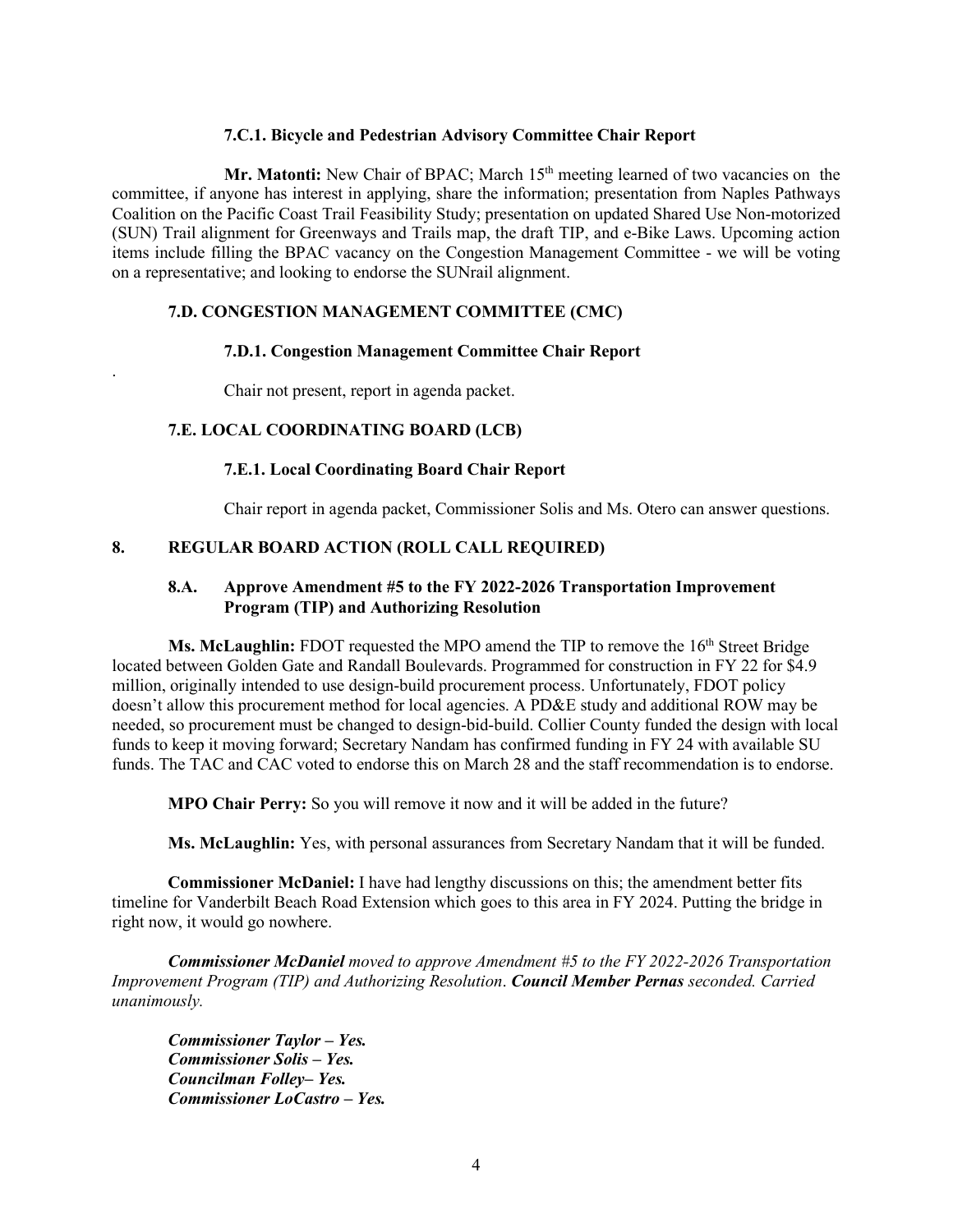*Commissioner McDaniel – Yes. MPO Chair Perry – Yes. Commissioner Saunders – Yes. Council Member Blankenship – Yes. Council Member Pernas – Yes.* 

*Passed unanimously.* 

## **9. REGULAR BOARD ACTION (NO ROLL CALL)**

#### **9.A. Approve the Third Amendment to the MPO Lease Agreement and approve the Amended and Restated Staff Services Agreement**

**Ms. Otero:** MPO currently leases 663 square feet in Transportation Management Services Department building, 2885 Horseshoe Drive South. Amendment extends termination from 2022 to June 2025 for \$23 per square foot - up from \$21 per square foot. Action also is to approve amended Staff Services Agreement, regarding the County's furnishing of various staff for the MPO, equipment and workspace.

**Attorney Teach:** One correction, paragraph 1 says 2022 it will be changed to 2025.

*Commissioner Taylor moved to approve the Third Amendment to the MPO Lease Agreement and approve the Amended and Restated Staff Services Agreement. Council Member Blankenship seconded. Carried unanimously.*

#### **9.B. Approval of 2022 Congestion Management Process Update**

**Ms. Otero:** Mr. Debnam with Benesch, formerly Tindale Oliver will give presentation. In October 2021, Board approved work order to update the Congestion Management Process (CMP); first step was to include 2020 Transportation System Performance report updates. Work order also includes preparing a report on travel characteristics to produce fact sheets on congested corridors and conducting County-wide Origin/Destination Study.

**Mr. Debnam:** Wally Blain with Benesch is also on the Zoom meeting. Presented the PowerPoint in agenda packet. The CMP provides framework for ongoing and continuous congestion management process; document intended to be easy reference for staff to use. Wayfinding graphics show how process connects to federal recommendations for congestion management. Explained how framework considers predictability for congestion to determine how it may influence project identification.

**Council Member Folley:** Data was updated in 2020, but that year had lower numbers than the norm due to COVID, have you accounted for that?

**Mr. Debnam:** The work in 2020 [Transportation System Performance Report] identified congested areas; it relates to the larger, ongoing congestion management process, but the analysis is continuous and ongoing; 2020 was an anomaly, but the CMP will be updated with newer data on a regular basis. [Continues presentation] Performance measures are categorized; when future projects are submitted, will have to identify which measure they meet; identify solutions; monitor and report on results. Monitoring and evaluation are cyclical; MPOs required to evaluate recent projects and see if they had effect on performance measures. Table 8.1 shows how this is accomplished. The 2020 TSPR ranked corridors in tiers for congestions. The CMP takes tier 1 and tier 2 corridors and consolidates them to 10 corridors. Next step is to analyze the data for each corridor and recommend specific solutions in form of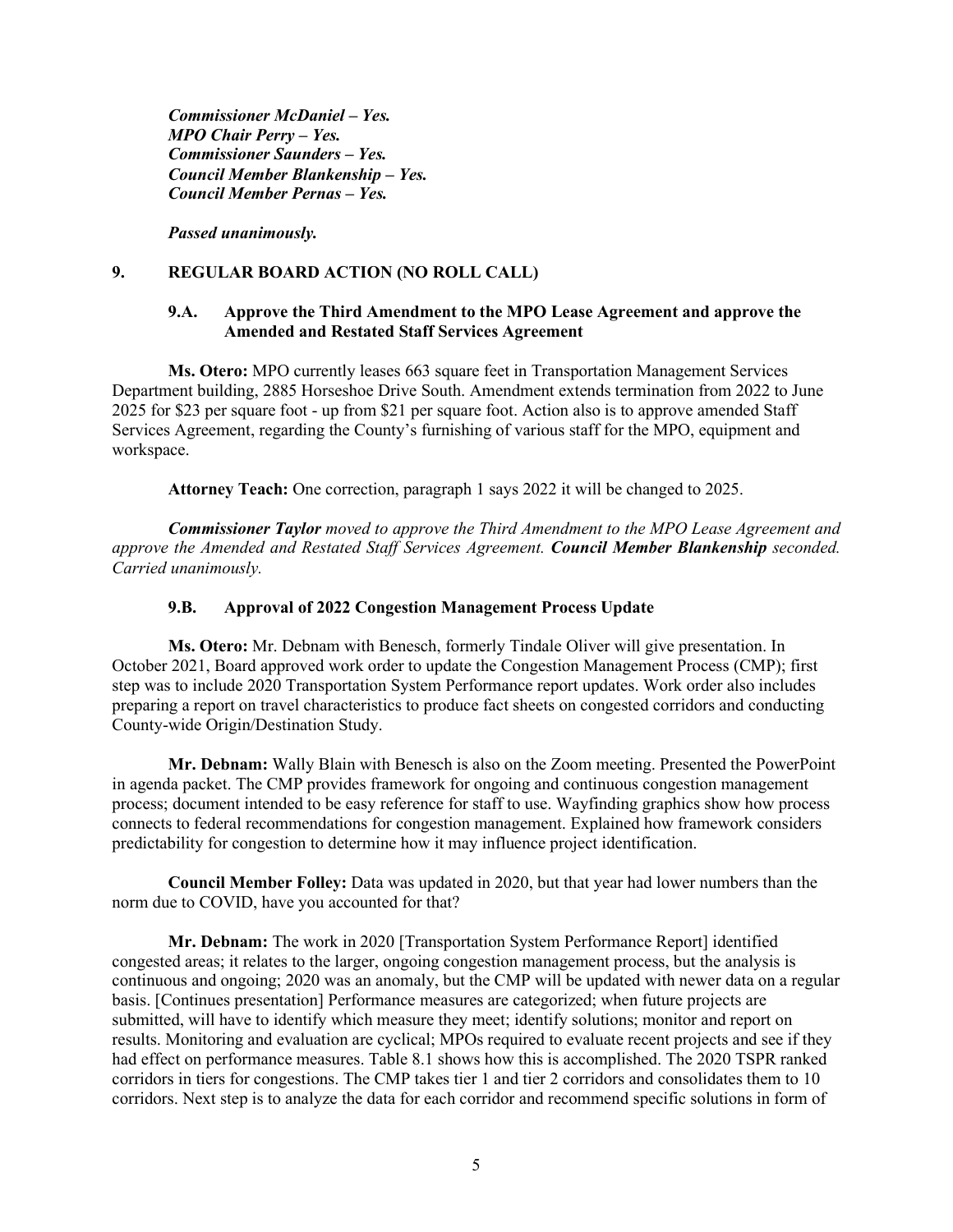public-friendly factsheet.

**Commissioner Taylor:** Who recommended the top 10?

**Mr. Debnam:** They came from the [TSPR] report in 2020.

**Commissioner Taylor:** This map shows Airport Road from Orange Blossom to Pine Ridge is more congested than US 41 near downtown Naples?

**Mr. Debnam:** The TSPR prioritized corridors based on multiple causes, including safety measures, school zones and other criteria. The goal was not just to identify congestion, but to examine all the contributing causes in order to identify more multimodal solutions.

**Commissioner Taylor:** That area on US 41 is a high fatality area. Coming into town that traffic backs up to Shadowlawn Drive on Davis Boulevard, so I'm questioning what happened here?

**Mr. Debnam:** We will look at this and take it into consideration. We're addressing things systematically, so we won't hit everywhere that is problematic.

**Commissioner Taylor:** This is one of the key areas. 4-5 years ago, we received money to move traffic ahead on US41, FDOT is doing studies and addressing stormwater. This is key to so much; growth is elsewhere but they still come in here [to downtown Naples].

**Secretary Nandam:** The CMP identifies corridors. FDOT wants to pursue study on US 41 to address the issues in the 4-corners. That's what we are doing.

**Commissioner Taylor:** US 41 is heavily traveled especially from the east.

**Ms. McLaughlin:** The documentation you're seeing in front of you is from the TSPR that was previously completed and approved by the Board in 2020. Staff will review the TSPR and report back to you to address this issue at another Board meeting.

**Secretary Nandam:** The metrics used here resulted in different corridors [being identified]. The study downtown has various goals, mainly multimodal transportation which was a big goal incorporated. 41 on each side outside of the 4-Corners intersection travels very well, intersections are the issues and we're focusing on that. This study is congestion as it relates to the corridor, they may be a higher volume to capacity value. It has different metrics.

**Commissioner Taylor:** This was done in 2020 before the development at the Triangle was coming out. The City's share of the sales tax could be a player in addressing the 4-Corners question, but the property owner isn't interested in piecemealing, she wants to sell the entire property.

**Council Member Blankenship:** The City has other more pressing needs like water quality, but you are correct. Explain how you use predictive metrics to identify new developments or traffic impacts.

**Mr. Debnam:** It is tied to the Long Range Transportation Plan (LRTP) process and part of that modeling is growth, this analysis was based on that roadway network. In the future the methodology can be changed to accomplish different things. This process will repeat itself; you can incorporate other parts of the analysis in the future.

**Commissioner McDaniel:** The County Interactive Growth Model (CIGM) is a very useful tool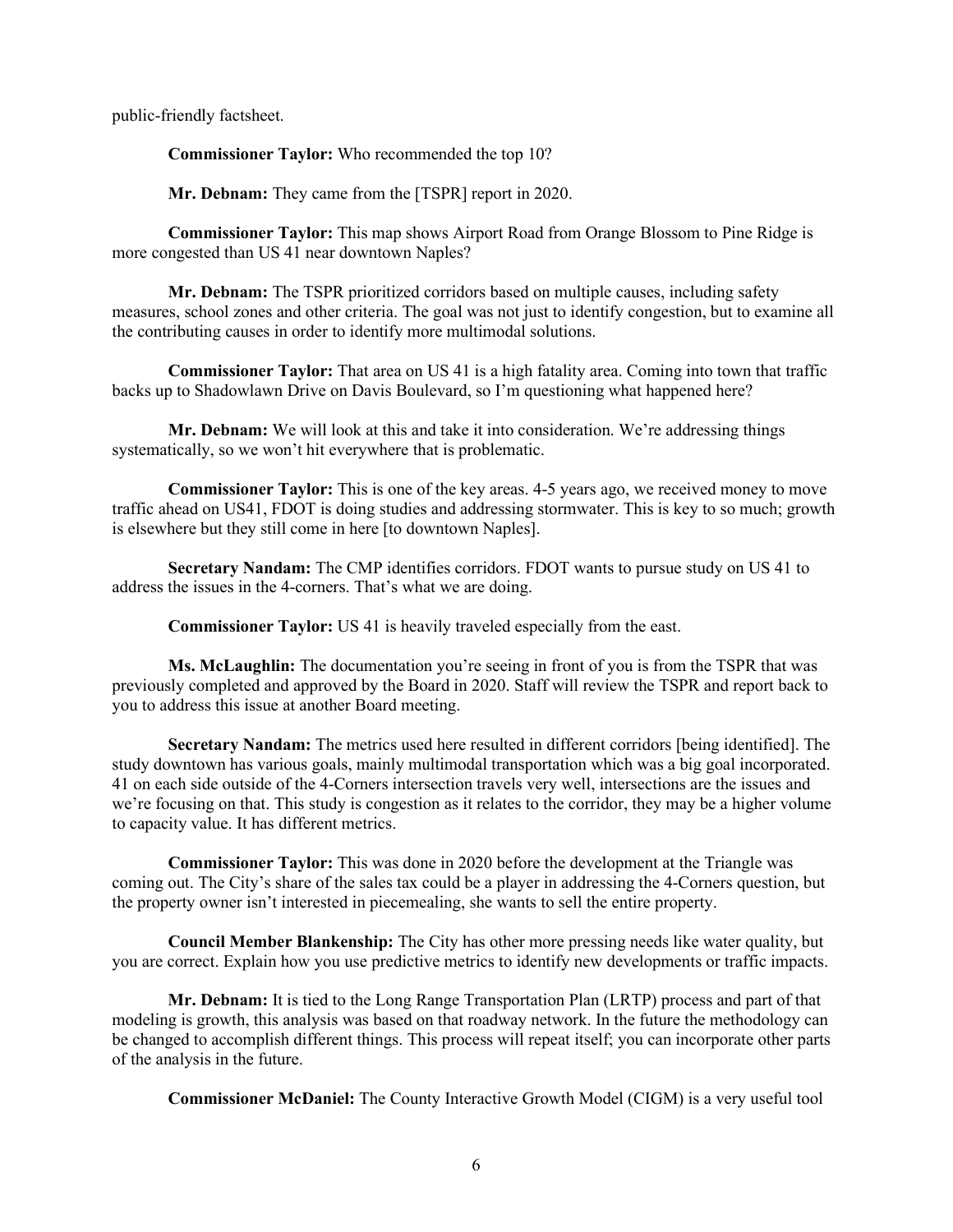for estimating populations, growth, developments, and expected infrastructure improvements. I didn't see that in these data sets.

**Mr. Debnam:** We presented to the Congestion Management Committee in March and are coming back in May. Will present results of County-wide Origin and Destination study and factsheets to TAC and CAC in August and to the Board in September.

**Commissioner McDaniel:** From data collection standpoint there are deficiencies in impacts on school systems that should be reanalyzed. Huge jump in school choice, these schools are dropping in a community and tens of thousands of trips are added without accommodation. The previous Deputy County Manager talked about how the school district plunks schools down assuming the County accommodates schools via infrastructure. Private schools have more of an impact because they don't use buses. I would like for us to give more accommodation to cooperation with the school district on their future planning and impact on roadways.

**Commissioner Taylor:** The BCC says yes or no to charter schools, not the school district.

**Commissioner McDaniel:** I'm not arguing, we just haven't been accommodating, we're not working together

**MPO Chair Perry:** Will schools be a part of the Origin and Destination Study?

**Mr. Debnam:** We haven't decided on methodology but that would be good to factor in.

**Commissioner Taylor:** Fields turn to rooftops overnight, when will the study be done?

**Mr. Debnam:** It will be preliminarily ready at the end of summer.

**Council Member Blankenship**: The state is approving more scholarships for private schools; you may want to contact the private schools to see their growth.

**Commissioner McDaniel:** Charter schools still go a little through the public school system. It just hasn't been accounted for as much as it could have been.

**Mr. Debnam:** This action item is just the CMP Update; the other information will come back later.

**Ms. Otero:** Understand that the CMP update is based on the TSPR, however, another update to the TSPR is planned to begin in the next few years, so we constantly update the data; it will not be stagnant data.

*Commissioner McDaniel moved to approve the 2022 Congestion Management Process Update. Council Member Blankenship seconded. Commissioner Taylor voted Nay for reasons stated above on missing corridor. Motion passes.*

## **9.C. Approval of 2021 FDOT-MPO Joint Certification Statement**

**Ms. McLaughlin:** We appreciate Ms. Peters giving summary on being low-risk which we work hard for. We get a lot of help from county staff and a lot is thanks to Ms. Otero's hard work**.** 

*Commissioner Taylor moved to approve the 2021 FDOT-MPO Joint Certification Statement.*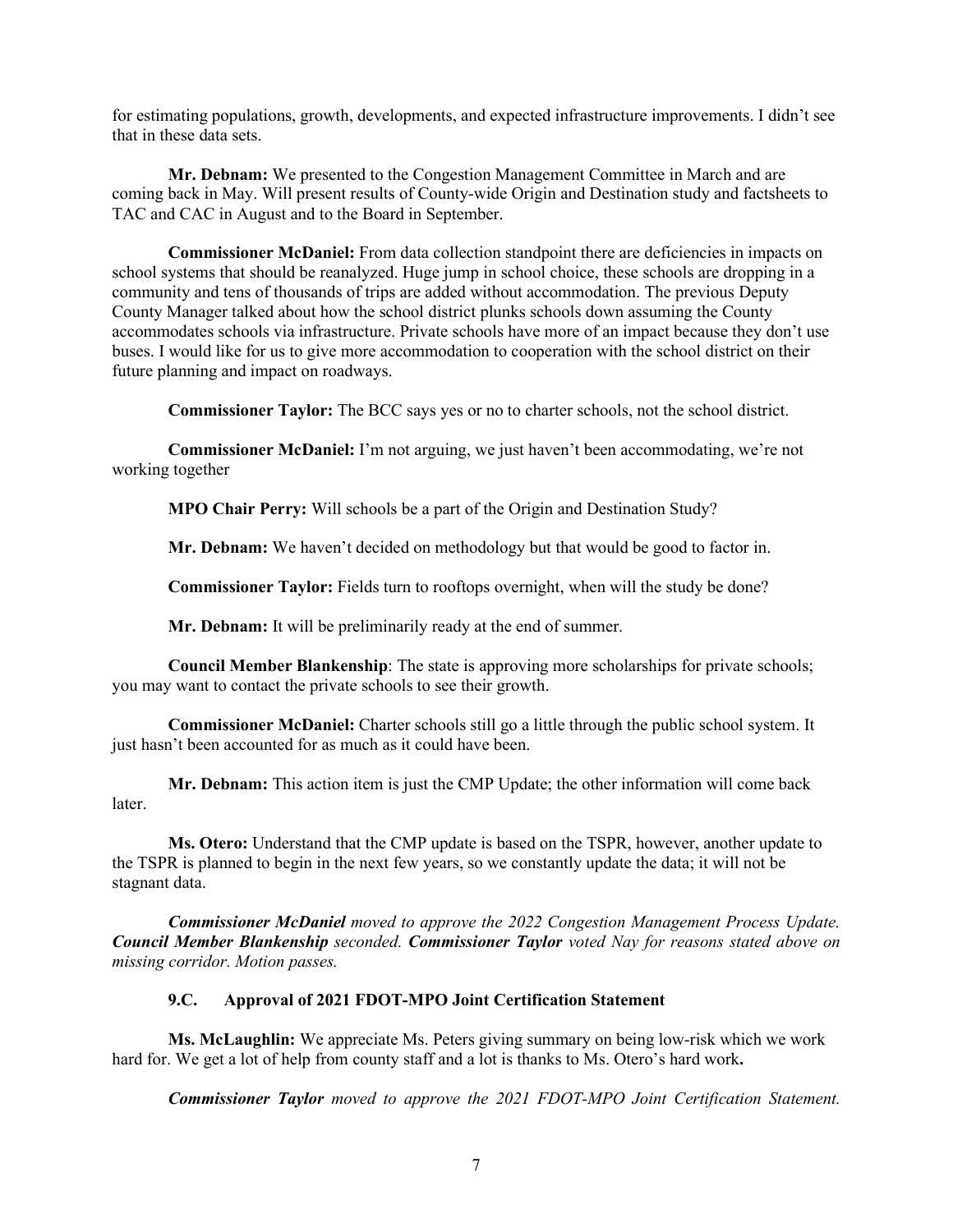*Commissioner McDaniel seconded. Carried unanimously.*

### **9.D. Approval of a Work Order for Stantec Consulting Services, Inc. to Compile Data for the 2050 Long**

**Ms. McLaughlin:** We are already starting on 2050 LRTP. Schedule driven by FDOT's District 1 Planning Model. We will use CIGM. FDOT distributed data requirements for 2019 base year; due in June but notified FDOT need through end of July to deliver. Project included in UPWP. Using General Planning Contract; scope same as for 2045 LRTP; we need technical support to compile data in GIS format. Procurement Division assigns vendor on rotating schedule per General Planning Contract. TAC and CAC have reviewed and endorsed.

**MPO Chair Perry:** It's hard to believe we're looking forward to 2050 already.

#### **Commissioner Taylor:** You are using 2019 data?

**Ms. McLaughlin:** FDOT chose 2019 base year due to COVID's effect on traffic in 2020. Once that recommendation was made, it makes sense to calibrate all the other data to that year. This is just the beginning of the LRTP process; we will still be projecting data to 2050 using the CIGM.

*Commissioner Taylor moved to approve the Work Order for Stantec Consulting Services, Inc. to Compile Data for the 2050 LRTP. Council Member Pernas seconded. Carried unanimously.*

### **10. PRESENTATIONS (MAY REQUIRE BOARD ACTION)**

## **10.A. Review of Draft Fiscal Year (FY) 2022/23 – 2023/24 Unified Planning Work Program**

**Ms. Otero:** We are required to submit 2-year UPWP to FDOT and Federal Highway Administration (FHWA) for approval. Funding for July 1, 2022 to June 30, 2024; includes several studies - continued completion of the Congestion Management Process update, [updated] Transportation System Performance Report, Transit Development Plan Major Update, Local Road Safety Plan, Equity Analysis, begin work on 2050 Long Range Transportation Plan, Bike/Ped Master Plan Update, and the Major Transportation Disadvantaged Service Plan Update. For first time MPO will participate in Consolidated Planning Grant – transit planning and PL fund grants administered as one single grant shown as PL funds. Increased allocations based on Bipartisan Infrastructure Law. You will see final document in May.

### **10.B. Status of Proposed Amendment to Interlocal Agreement for Joint Regional Transportation Planning**

**Ms. McLaughlin:** Involves staff's activities regarding existing, out-of-date interlocal agreement with Lee MPO; packet includes draft updated agreement distributed to Lee and Charlotte -Punta Gorda MPOs per Board recommendation. Attended joint meeting of Charlotte-Punta Gorda and Lee MPOs in February to report on Board's support for concept of creating a subcommittee to vet regional issues. Lee County MPO Board considered the amendment at their meeting in March. The Lee Board does not support changing the current process of joint meetings at the time; verbal report from MPO Executive Director of Charlotte – Punta Gorda MPO expressed same. That leaves us at an impasse. My recommendation is to place the other updates to the interlocal agreement as an item on the agenda for the joint meeting in a meeting in the Fall of 2022, which still has to be scheduled.

**Commissioner McDaniel:** One of my brilliant ideas that did not go through. There is another